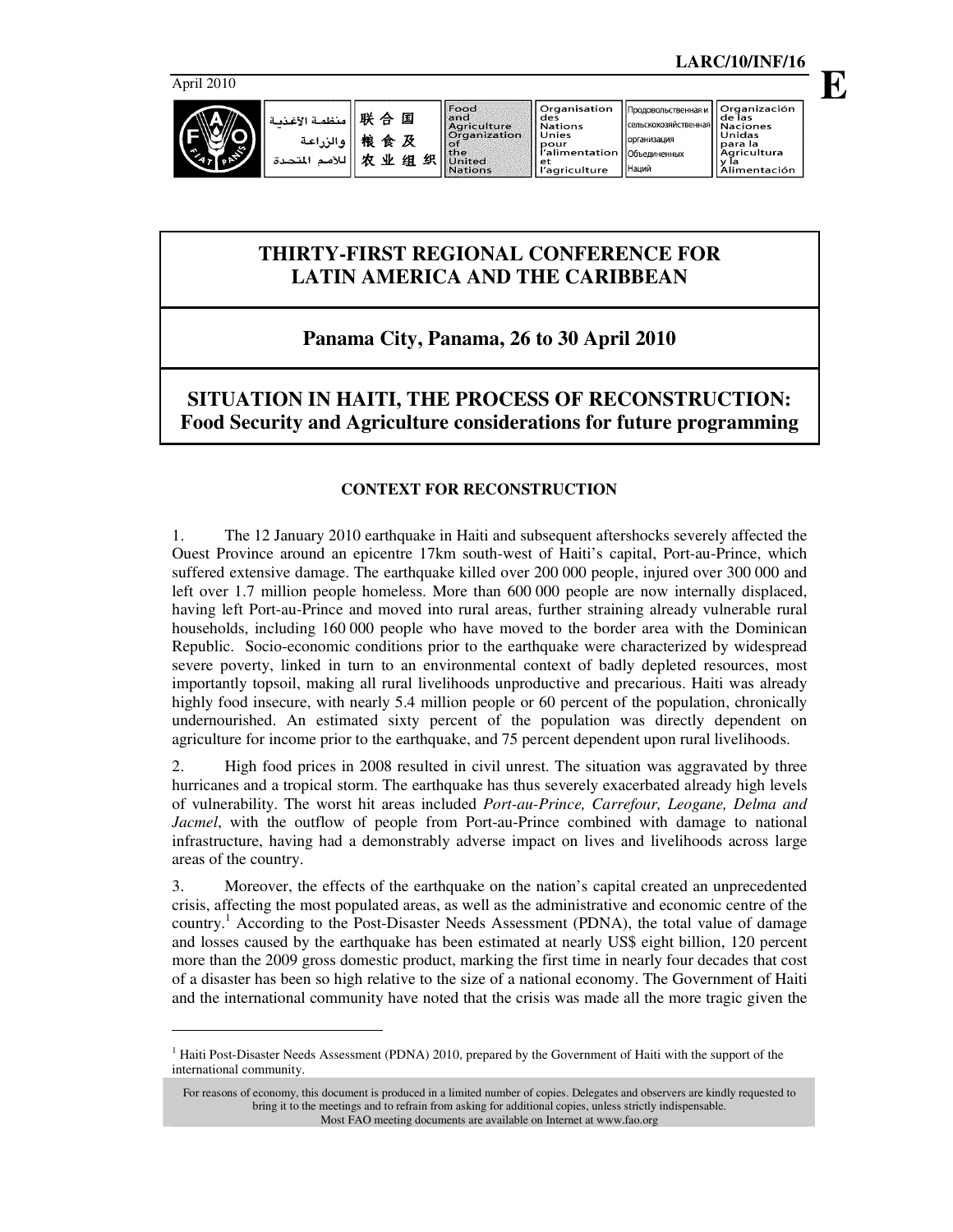-

emerging sense of stability, economic growth, better living conditions and improved agricultural production post-2008 hurricane season.

4. For rural areas, although some housing, irrigation systems, storage facilities were lost or damaged in the areas around and close to the epicentre, the most significant impact has been the movement of urban populations into rural communities. 2 These internally displaced populations have placed significant burdens on host families and communities. Local populations have adopted extreme measures to cope with the crisis, including consuming seed and food reserves, exhausting household cash savings and stripping assets. This will constrain the ability of households to purchase inputs for the next cropping season, creating the potential for a vicious circle of reduced food production, reduced cash income and increased food insecurity.

5. The collapse of agricultural input and output markets due to the crisis will certainly hinder short to medium term recovery. In both rain-fed and irrigated areas, assessments with farm households, market intermediaries and retailers, indicated significant disruptions in agricultural markets. Field work indicated 10-30 percent declines in farm gate prices in the three to four weeks after the earthquake, and 20-40 percent decline in demand. For agricultural households, many farmers in the highly productive irrigated plains were unable to sell their produce in traditional markets post-earthquake. Lower food production, falling agricultural incomes and reduced availability of food have resulted in tightened agricultural output markets. These pressures will continue to stress agricultural livelihoods, in particular those of the poorest rural households.

6. The purpose of this paper is to: (1) provide an overview of the immediate response and Plan of Action of the Rome-based agencies; (2) discuss how agriculture and rural development are expected to play a key role in the reconstruction of Haiti and (3) highlight key points for consideration by Member countries related to the implementation of projects and programmes focused on food security and agriculture.

#### **(1) Overview of the immediate response and Plan of Action of the Rome-based agencies**

7. The overall objective of the Plan of Action of the Rome-based agencies over the next 12 months is to ensure that food security is safeguarded on an increasingly sustainable basis in Haiti post-earthquake. The three Rome-based agencies (FAO, IFAD, WFP) convened a Task Force in February 2010 to support the Government of Haiti in food security and related agriculture interventions.<sup>3</sup> The combined effort was announced at the High-level Meeting held in Rome on the 12 February together with the Ministry of Agriculture, Natural Resources and Rural Development for Haiti. Initial efforts in the immediate aftermatch of the earthquake focused on emergency activities related to logistical support, food aid, replacement of assets to restore and increase national food production, enhance access to food, generate employment and prevent further deterioriation of food security. The specific food security and nutrition plan for Haiti includes five key areas of support: *(i) short-term humanitarian aid intervention (food distribution to 2.5 to 3 million people in 2010); (ii) national nutrition programme to prevent malnutrition; (iii) improved household food security (programmes aimed at watershed management and reforestation); (iv) risk reduction and risk management (early warning, decentralized stocks and warehouse facilities); (v) plus enchanced national policies and institutions (legal framework for food quality and capacity development).*

<sup>&</sup>lt;sup>2</sup> FAO and the Ministry of Agriculture reactivated the Agriculture Cluster to coordinate efforts to provide assistance to farmers and rural families and support local food production post-earthquake. FAO leads the Cluster, which draws participants from more than 90 organizations, including government agencies, donors, UN partners, ICRC/IFRC and NGOs.

<sup>&</sup>lt;sup>3</sup> Rome-based Agencies Immediate Plan of Action (FAO-IFAD-WFP), 26 February 2010.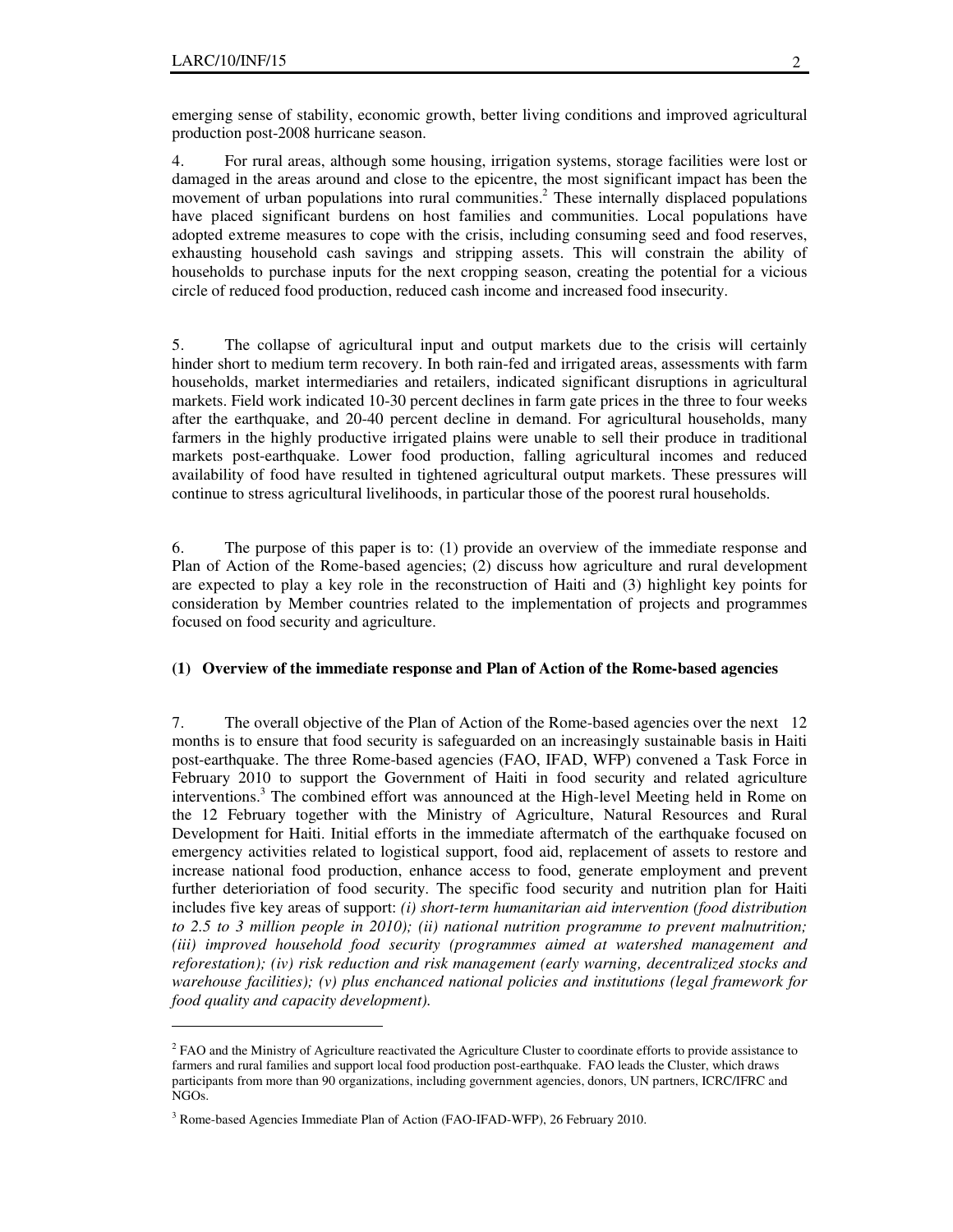-

8. The Rome-based agencies have continued to deepen their collaboration since the formation of the Task Force in February, particularly through support to operations and projects in the field.<sup>4</sup> A range of measures by all three agencies are aimed at safeguarding and improving food security, including: *meeting food needs and increasing household consumption; helping restore key rural infrastructure and rural livelihoods; boosting support to ongoing country programmes; focusing on rural employment; calling for extensive debt relief; distributing seed and planting material to targeted areas and households; launching programmes to replace and rehabilitate agricultural infrastructure while simultaneously increasing food access through market recovery; targeting agricultural input support to urban and peri-urban households to increase food self-sufficiency; and enhancing the coordination of agencies supporting agricultural and food security recovery.* All three agencies, together with UNICEF, are currently discussing ways forward in terms of launching the Food Security Cluster in Haiti that will be cochaired by FAO and WFP and will focus on issues related to food aid, nutrition, agriculture and food production.

9. The expected outcomes of these interventions are improved food availability and food access due to increased agricultural production by vulnerable rural households, urban families that have lost their incomes and sources of livelihoods, and newly vulnerable people. New employment opportunities in rural areas will help prevent asset stripping (of animals, tools, land, trees) and protect natural resources, plus reduce the burden of displaced populations on host communities in rural areas. Increased food production will reduce the risk of long-term food aid dependency and should ease food prices in local markets, which in turn, will improve access to food for food insecure households. In addition, urban households whose livelihoods have been seriously disrupted by the earthquake will have improved access to nutritious vegetables produced by urban gardening initiatives that will provide micronutrient rich fresh vegetables and sources of income for beneficiary households.

10. The need to further integrate humanitarian assistance with medium and longer term structural interventions in food security and agriculture has been clear from the onset of the crisis, and there are examples of new types of programming modalities that bridge relief and development goals, aligned with the special emphasis on agriculture, risk reduction and climate change adaptation.<sup>5</sup> The Rome-based agencies will ensure that the unique expertise and contributions of each organization are integrated throughout the emergency relief, recovery and development continuum to safeguard and support national food security objectives.

### **(2) Rural development and agriculture will play key roles in reconstruction**

11. The *International Donors Conference: Towards a New Future for Haiti*, held in New York on 31 March 2010, demonstrated the global commitment to the short, medium and long term success of reconstruction in Haiti. Special emphasis was placed on agriculture as an essential component of recovery, as highlighted in the Plan of Action of the Government of Haiti,

<sup>4</sup> For example, IFAD agreed to reallocate part of the current project portfolio (totaling US\$1.5 million to date) for FAO emergency response in support of earthquake relief efforts. These funds are being utilized for immediate assistance in the North East, North West and Centre Departments of Haiti. Furthermore, WFP as the lead on the Logistics Cluster, continues to support FAO through the storage and transportation of agricultural inputs and plays a critical role in terms of transport between Haiti and the Dominican Republic. Delivery of needed agricultural inputs between the department and local community levels has been jointly undertaken by FAO and other Agriculture Cluster partners.

<sup>5</sup> See for example, *FAO Global Environmental Facility Project: Strengthening Climate Resilience and Reducing Disaster Risk in Agriculture to Improve Food Security in Haiti post-Earthquake*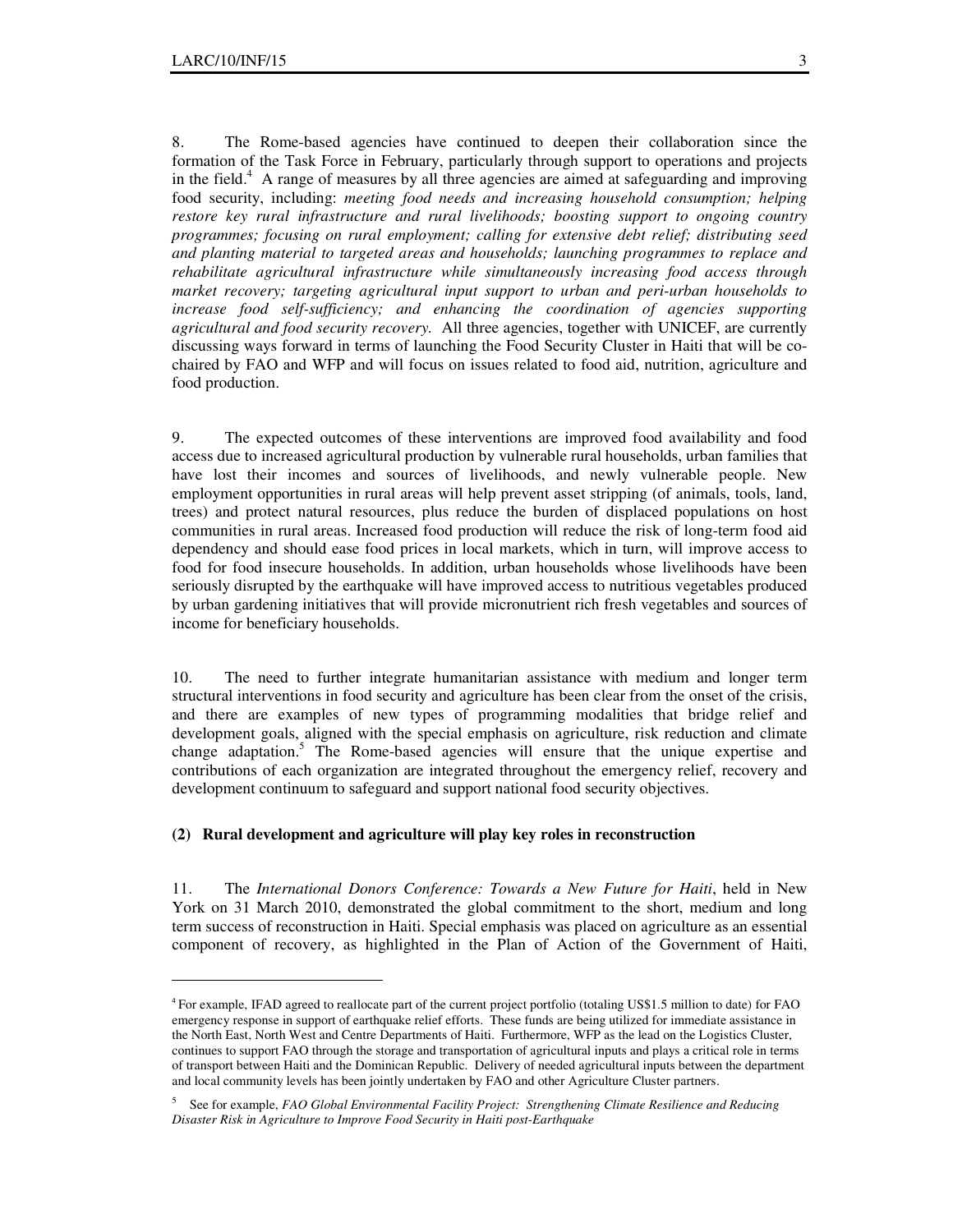discussed at the donor conference. The Conference generated pledges of more than US\$ nine billion to support reconstruction, social services, governance, sustainable development and disaster risk reduction. The aims of the Government and international community for food and agriculture post-earthquake are clear: *to rebuild the agricultural sector; support economic growth in rural areas; safeguard and improve food security; and create employment and livelihood opportunities for rural populations and internally displaced people.* 

12. One of the primary objectives of the reconstruction strategy is to develop networks of smaller urban and rural growth poles, outside of Port-au-Prince, focused on agriculture, tourism, industry and employment. The rural growth pole concept in turn implies a need to strengthen community level resilience and develop capacity to make linkages between actions and policy between local and national governing platforms. Given that the majority of Haitian women are members of grassroots communities, identifying ways to ensure that their voices and perspectives are integrated into interventions in support of the national Plan of Action is central to the success of the growth pole approach.<sup>6</sup> Furthermore, women have tended to play a key role in domestic marketing and the transformation of household agricultural produce.<sup>7</sup> Greater focus on analysis of the gender-differentiated needs and division of labor between men and women of all ages in Haiti in food and agriculture may contribute to restoring agricultural production, value-chain addition and market recovery.

13. FAO has identified three pillars to ensure agricultural recovery in Haiti: (1) rural infrastructure and local development (watershed management, reforestation, irrigation and feeder roads, land tenure); (2) production and value chain development (focusing on livestock, fisheries and aquaculture, trade, urban and peri-urban agriculture, staple crops productivity, seed multiplication, improved access and distribution of agricultural inputs such as seeds, fertilizers, tools, post-harvest infrastructure, and promotion of local purchases with WFP) and (3) agricultural services (research and extension, rural credit with Instituto Interamericano de Cooperación para la Agricultura, institutional strengthening). The Government of Haiti, through the Post Disaster Needs Assessment, has also called for developing sector capacity to reduce and manage the risk of disasters.

### **(3) Key points for consideration by Member countries related to guidance for the implementation of projects and programmes in food and agriculture**

14. Member countries have clearly acknowledged the need for enhanced cooperation to support the reconstruction of Haiti post-earthquake. And, while the need to sustain commitment to the humanitarian imperative is essential, short-term relief interventions are often less focused on promoting community-based measures such as risk reduction to strengthen resilience to shocks. There is a great need for a more proactive approach to interventions that will help Haiti reduce risk through preparedness, early warning, contingency planning, prevention and mitigation measures. Furthermore, the earthquake caused the loss of the Cartographic Centre, a significant source of information on food and agriculture. Immediate support to the remaining existing centres and institutes linked with early warning and early action, such as CNSA<sup>8</sup> and FEWS NET<sup>9</sup>, is critical.

-

<sup>&</sup>lt;sup>6</sup> Main Recommendations: Gender Shadow Report on Haiti Post-Disaster Needs Assessment, March 2010

<sup>7</sup> Joint Meeting of the Executive Boards of UNDP, UNFPA, UNICEF and WFP, January 2008, Background document, Agenda Item 3, Disaster Risk Reduction Strategies

<sup>8</sup> *Coordination Nationale de la Sécurité Alimentaire*

<sup>9</sup> Famine Early Warning Systems Network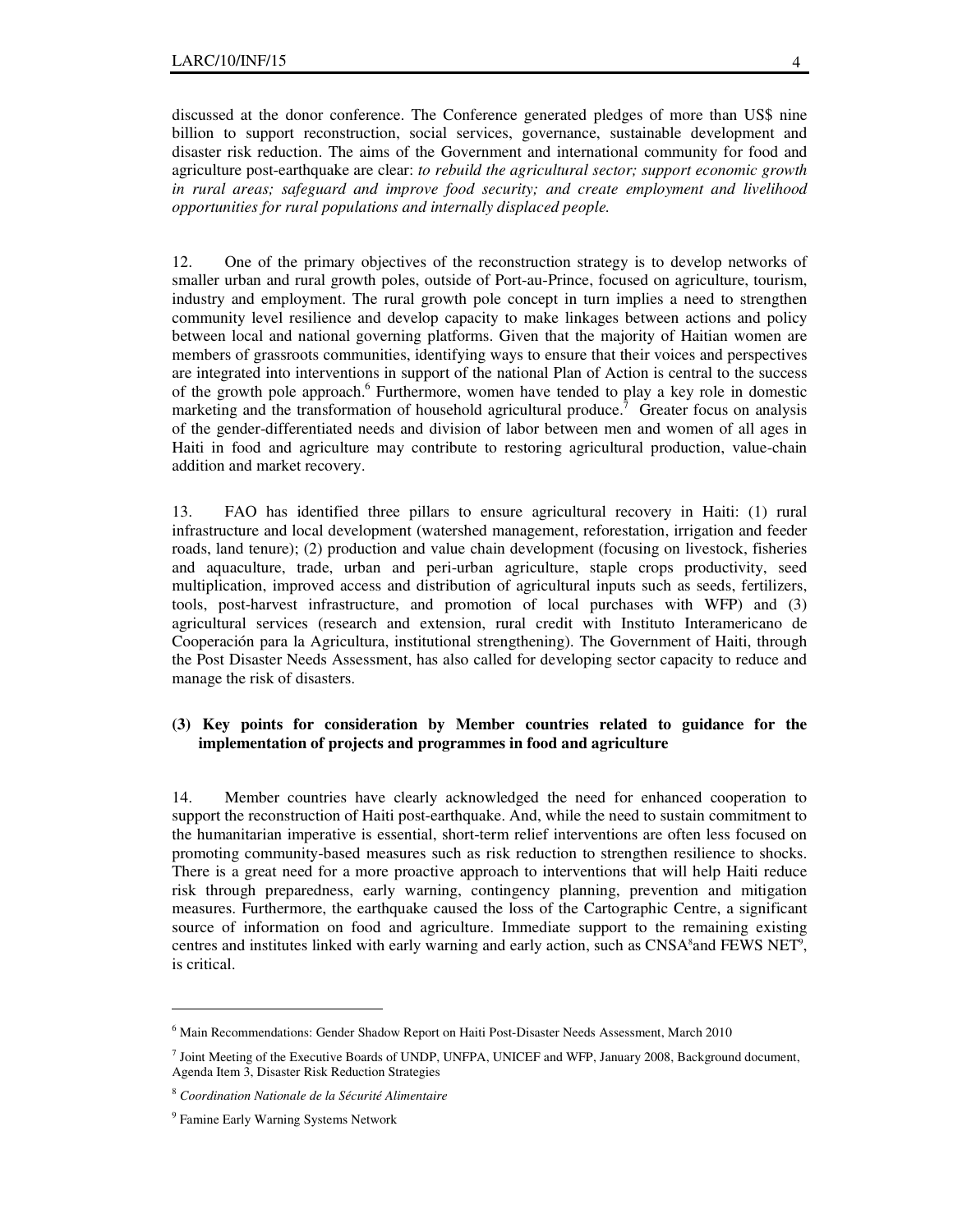15. Haiti had an extremely degraded natural environment even prior to the earthquake, characterized by stressed watersheds and deforestation that have contributed to acute poverty and contributed to a largely subsistence economy. Considered a disaster hotspot given the range of risk and hazard exposure, Haiti is particularly vulnerable to floods, hurricanes and landslides that have significantly adverse impacts on agricultural production, leading to soil erosion and increasingly higher levels of aridity and salinity of soils. Every other year, the people of Haiti face cyclones, storms or tropical depressions that typically constitute the most fatal and devastating of natural disasters. More than 96 percent of all Haitians live under the constant risk of two or more hazards, and Haiti is increasingly considered as one of the most vulnerable countries to the adverse consequences of climate variability and change.<sup>10</sup> Small farmers and rural households are especially vulnerable in the aftermath of the earthquake due to pre-existing food insecurity and the strain due to the rapid increase in household size due to movements of the displaced to rural areas, and limited and increasingly exhausted coping strategies.

16. Reviving and contributing to a sustainable intensification of agricultural production to improve food security is a priority of the Government of Haiti and international community.<sup>1</sup> Given that vulnerabilities in the agricultural sector were closely linked to water and soil conservation even prior to the earthquake, a successful long-term agriculture rehabilitation process will need to analyze the causal factors of risk, identify and prepare for hazard exposure and develop capacities to reduce future hazard exposure and the impacts expected from increased climate variability. For Haiti, a multi-hazard approach that integrates risk reduction and good adaptation practices is necessary due to the wide range of hazard risk exposure. FAO has been working along these lines over the past years, both through emergency projects assisting farmers in need and preparing for the hurricane seasons and through development projects building on participatory approaches for watershed management.

17. Member countries may wish to consider projects and programmes focused on reconstruction post-earthquake that:

- *identify and ensure greater coherence between emergency, recovery and development activities, programmes and processes;*
- *develop rural infrastructure and promote local development through watershed management, reforestation, orchard and pasture development, irrigation, feeder roads and land tenure;*
- *focus on production and value chains in livestock, dairy and poultry, fisheries and aquaculture, trade, staple crops (agricultural inputs and equipment), urban and peri-urban agriculture,*
- *provide capacity development in agricultural services such as research and extension, rural credit and institutional strengthening;*
- *promote the adoption of seed varieties resistant to local pests and diseases, as well as short cycle varieties;*
- *prepare strategic seed reserves at national, departmental and commune level and develop seed multiplication programmes with selected farmer associations that can reinforce and strengthen commercial seed markets;*
- *support the development of a major water harvesting initiative in rural areas;*

-

<sup>10</sup> Haiti PDNA 2010

<sup>&</sup>lt;sup>11</sup> MARNDR: Programme spécial d'appui à la production alimentaire en Haïti en réponse aux quatre cyclones de l'été 2008, au tremblement de terre du 12 janvier 2010 et à l'intégration des populations déplacées. Port-au-Prince, janvier 2010.